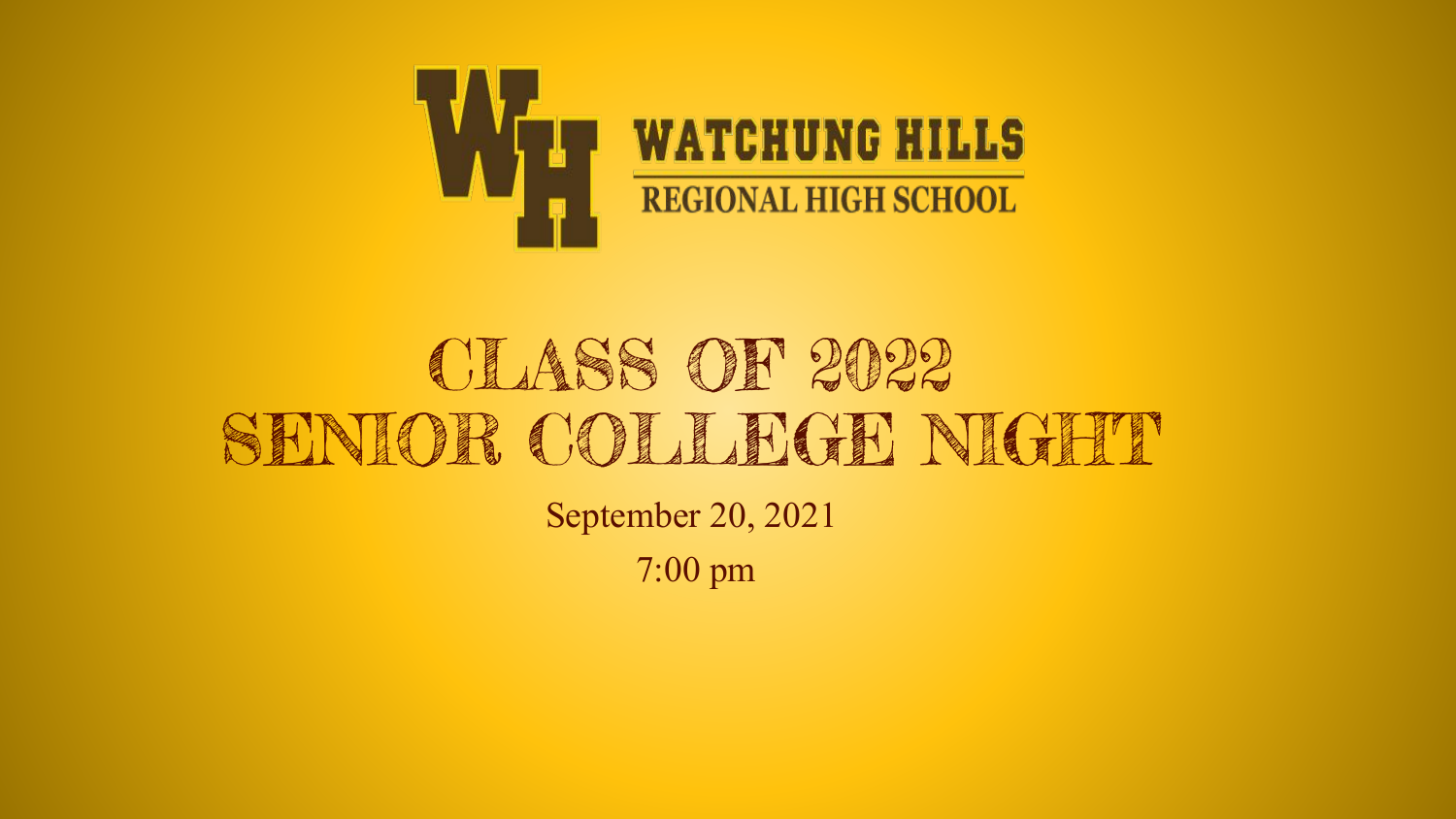## **INTRODUCTIONS**

- *Jason Sabino, Director of School Counseling*
- *Rob Carmenini, School Counselor*
- *Trish Godon, School Counselor*
- *Glenn Graham, School Counselor*
- *Fran Hernandez, School Counselor*
- *Lauren Krueger, School Counselor*
- *Barbara Meyer, School Counselor*
- *Tara Miles, School Counselor*
- *Monica Rito, School Counselor*
- *Lauren Sagat, School Counselor*
- *Joe Toye, School Counselor*

### **WELCOME ALL CLASS OF 2022 SENIORS AND PARENTS ATTENDING THIS EVENING!**

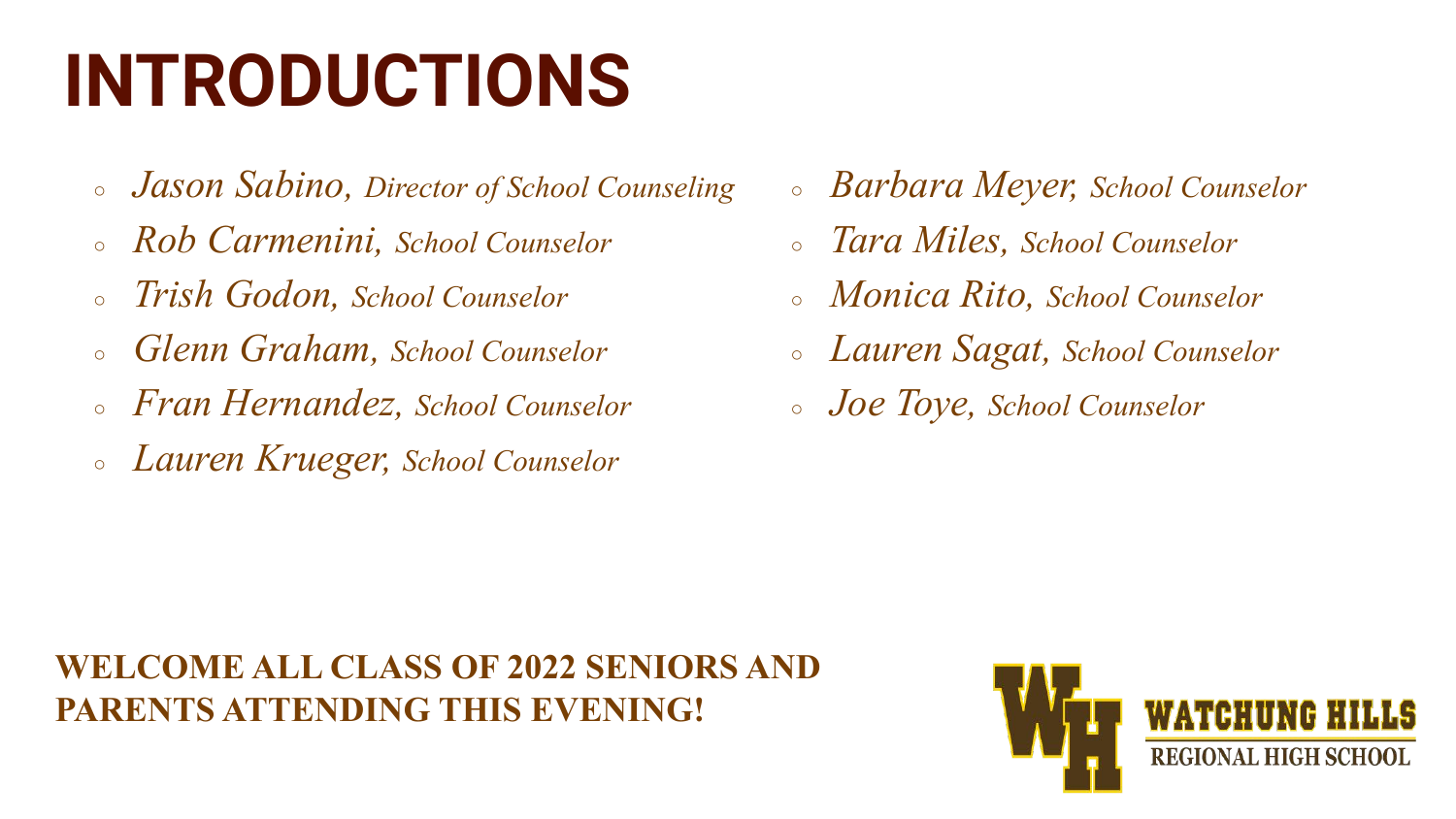### **FINDING YOUR COLLEGE FIT**

### **Embrace The College Website** Research, Dig In, Check and Double Check, Look Again

### **# 1 Where YOU can learn and grow intellectually**

What do you want to learn? Does the college offer a strong MAJOR to match your interest?

### **# 2 Where YOU can thrive socially and find new friends**

Location? Community? College resources for student engagement? Webinars? Social media?

### **# 3 Where YOU will likely be accepted**

What does the College want? What can YOU bring to the college? Show off your talents, interests, abilities, academic record in your Application

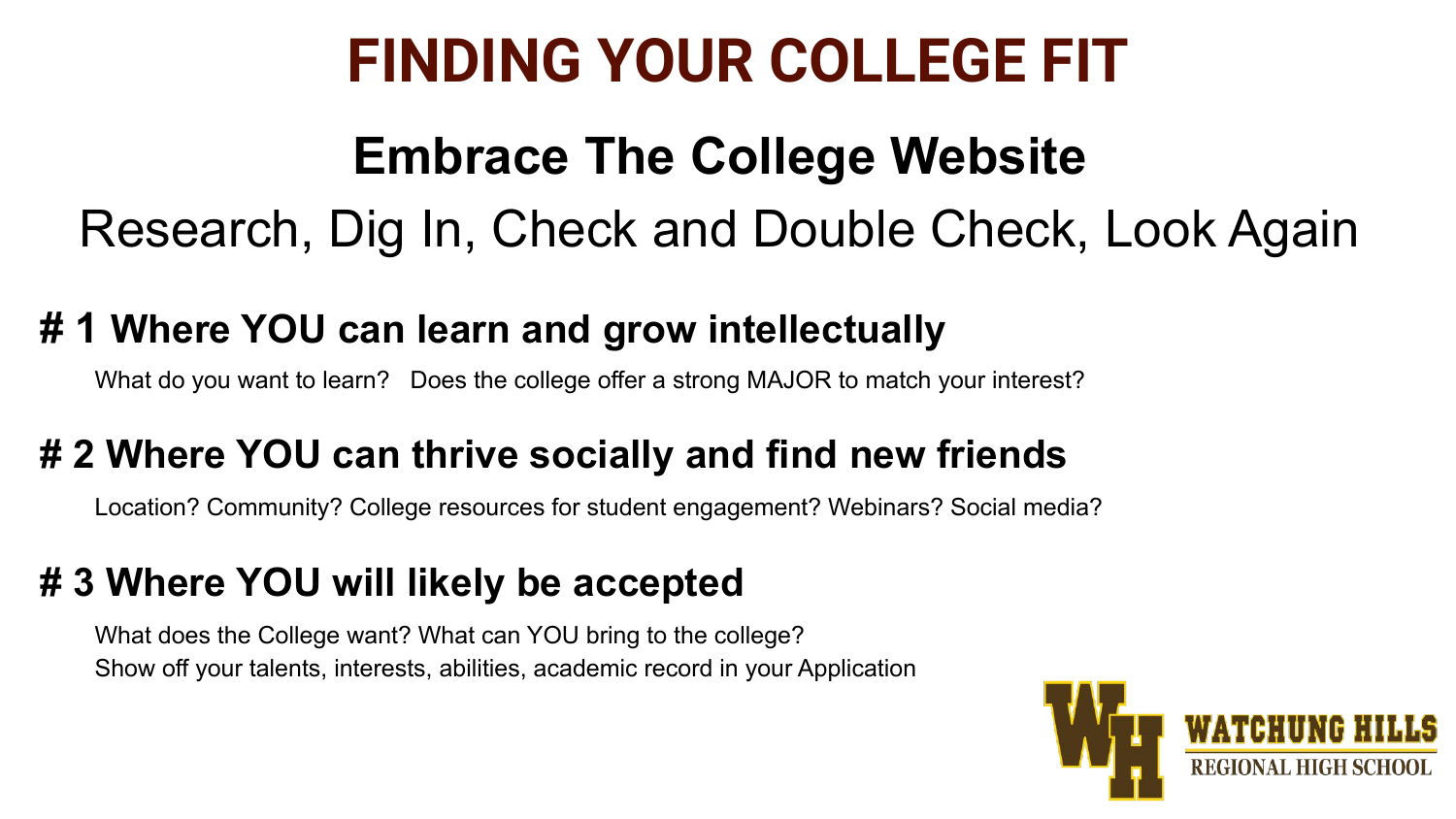## **APPLICATION PROCESS**

- ❏ **Online applications** (go to the college's website, look for "Apply Now" links), School Specific App, Common App, Coalition App:
	- ❏ Demographic Info
	- ❏ Activities/Extracurricular commitments
	- ❏ School Specific Info (drop down questions, **short answer/essays**)
	- ❏ *Personal Statement* (word limit varies)
	- ❏ Additional Information (Common App OPTIONAL)
		- ❏ General prompt 650 words
		- ❏ COVID or other natural disaster prompt 250 words
- ❏ **Transcript and profile**
- ❏ **Standardized test scores** *VIEW ADMISSION OFFICE WEBSITES*
	- ❏ Test Optional? Test Flexible? Test Free? Tests Required? Dates to commit to the process?
	- ❏ Report directly to colleges from www.collegeboard.org and/or www.actstudent.org. or do they allow you to self report?
- ❏ **Recommendations**
- ❏ **Special talent or skill: Audition? Portfolio? NCAA Eligibility?**
- ❏ *Demonstrated Interest (In person, virtual, WHRHS-specific)*

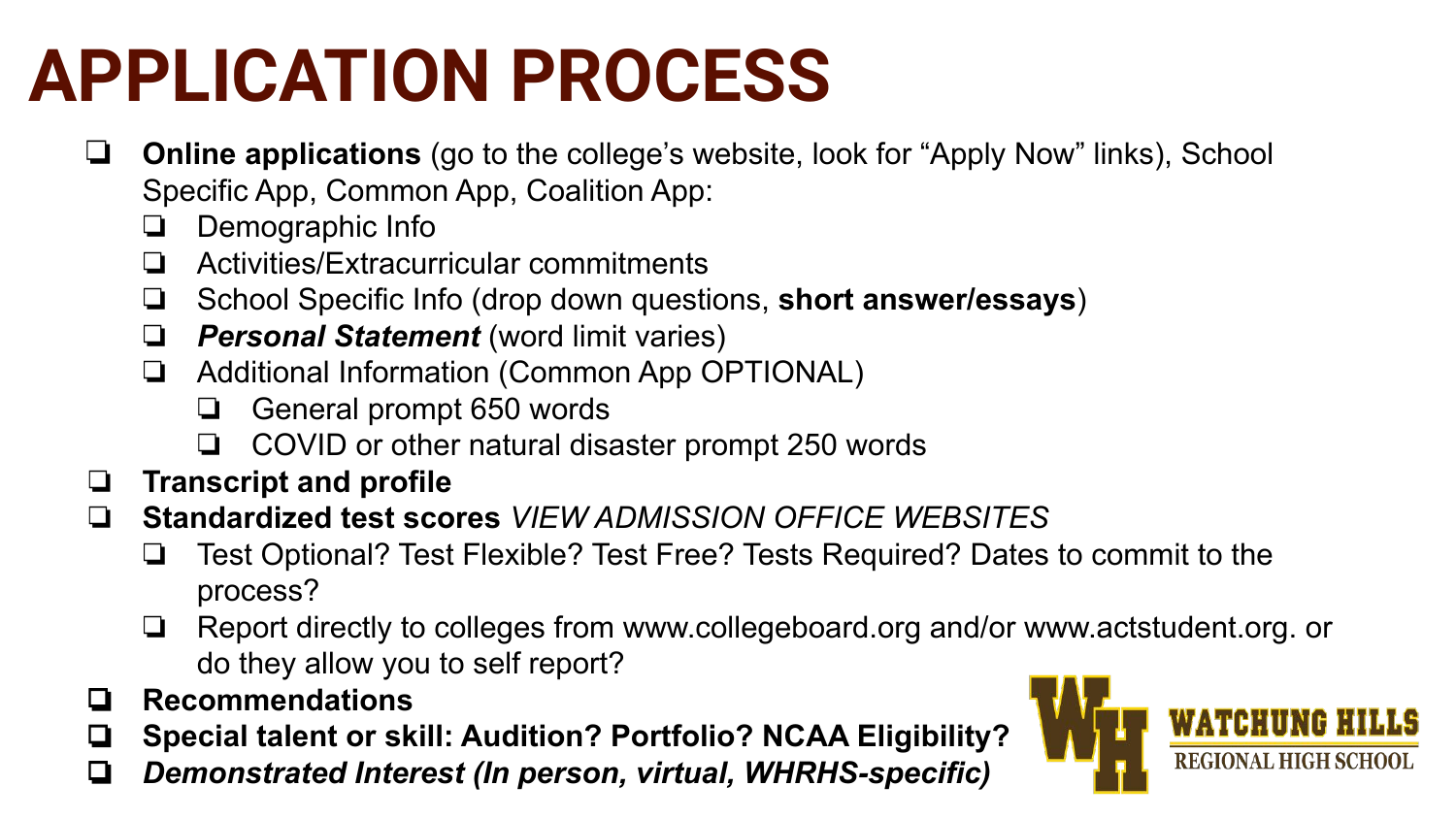## **APPLICATION INFORMATION**

### **High School Information**

| SSN#<br>$\ast$                                                                |                                                         | <b>Watchung Hills Regional High School</b>                  |                                                    |
|-------------------------------------------------------------------------------|---------------------------------------------------------|-------------------------------------------------------------|----------------------------------------------------|
| Class Size: 499<br>Date of Graduation: 6/17/22                                | <b>108 Stirling Road</b><br>Warren, NJ 07059-5799       |                                                             |                                                    |
| Class Rank: <i>None</i> (we do not rank)                                      |                                                         | Phone: (908) 647-4800 Fax: (908) 580-1671                   |                                                    |
| Six Semester Unweighted GPA<br>$/4.0$ scale                                   | <b>ACT HS CEEB CODE: 311-231</b>                        | SAT HS CEEB CODE: 311231                                    |                                                    |
| Six Semester Weighted GPA /5.3 scale                                          | <b>Robert Carmenini</b><br>rcarmenini@whrhs.org         | <b>Barbara Meyer</b><br>$b$ meyer@whrhs.org                 | <b>Lauren Sagat</b><br>lsagat@whrhs.org            |
| *Common app only allows the selection of a 4.0 scale, so you will self report | Ext. 4863                                               | Ext. 4871                                                   | Ext. 4928                                          |
| your unweighted GPA on that application                                       | <b>Glenn Graham</b><br>ggraham@whrhs.org<br>Ext. 4861   | <b>Teresa (Tara) Miles</b><br>tmiles@whrhs.org<br>Ext. 4862 | <b>Joseph Toye</b><br>jtoye@whrhs.org<br>Ext. 4842 |
| Full year courses $=$ 5 credits                                               | Patricia (Trish) Godon<br>pgodon@whrhs.org<br>Ext. 4865 | <b>Monica Rito</b>                                          |                                                    |
| Lab sciences $= 6$ credits                                                    |                                                         | mrito@whrhs.org<br>Ext. 4869                                |                                                    |
| Semester courses $= 2.5$ credits                                              | Fran Hernandez<br>fhernandez@whrhs.org<br>Ext. 4826     |                                                             |                                                    |
| $PE = 1.25$ credits each quarter                                              |                                                         |                                                             |                                                    |
| Health= 1.25 credits                                                          | <b>Lauren Krueger</b>                                   |                                                             |                                                    |
|                                                                               | lkrueger@whrhs.org                                      |                                                             | <b>REGIONAL HIGH SCHOOL</b>                        |

Ext. 4864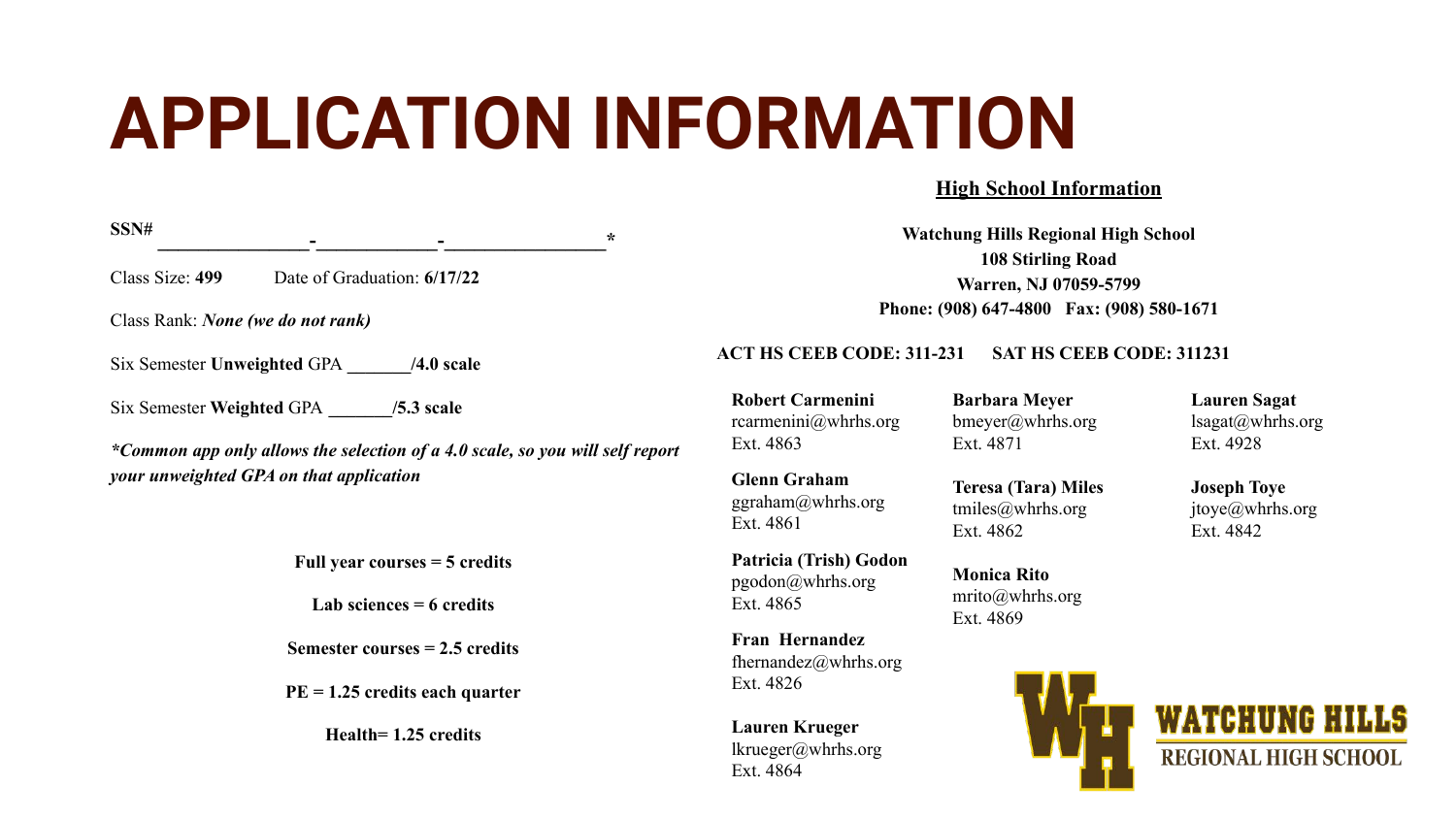## **SENIOR CHECKLIST**



- ❏ **Questionnaires**: Make sure you have submitted your counselor questionnaire. Make sure you handed out your teacher recommendation forms. If not then please do ASAP!
- ❏ **Resume:** Utilize Resume Builder on Naviance if needed.
- ❏ **List of Colleges:** You should have been researching schools to develop a list. Be aware of application due dates and deadlines. Review list with your counselor.
- ❏ **SAT/ACT Testing:** Check with your college as many have adopted test-optional policies for the Class of 2022. Read each school specific policy, as they can differ from college to college. Students are responsible to send their scores to the colleges.
- ❏ **Student Athletes:** You need to register on the NCAA website if you have not done so already. WHRHS cannot send out your transcript to them unless this is done.
- ❏ **Application Process**: Start working on your applications and college essay. Once you have submitted an application you need to schedule an appointment with your counselor. You will complete the Naviance Process with your counselor. (requesting transcript/recommendations)
- ❏ **Counselor Meetings:** Seniors should email their counselor with questions throughout the application process. We are here to help. Students MUST also schedule an appointment with their counselor after they have submitted each application to complete the Naviance process. (Request recommendations and transcript)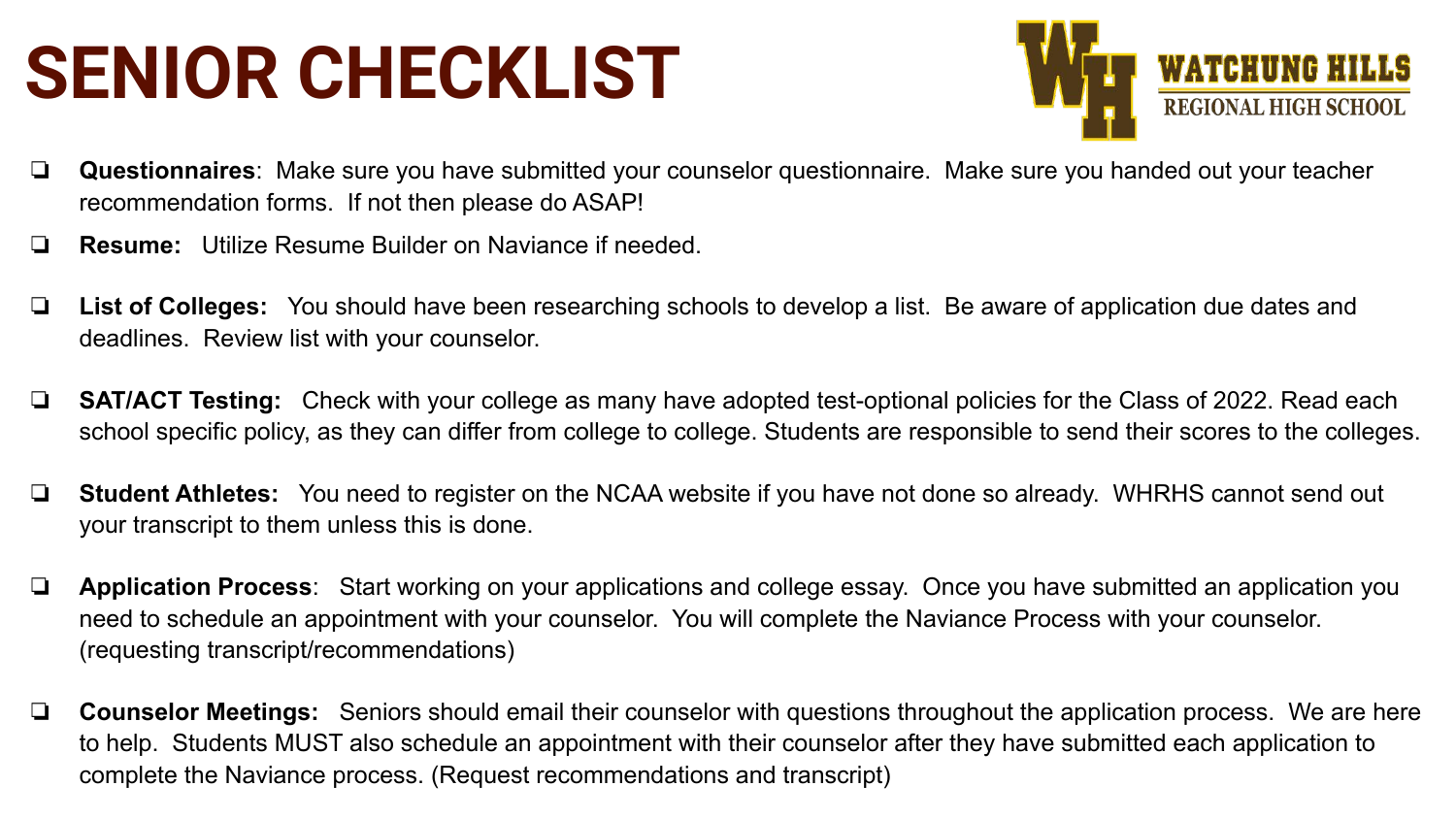### **SENDING RECOMMENDATIONS & TRANSCRIPTS**



**The process for having documents sent to colleges is as follows:** 

- **1.** Students apply to school(s). This means the student completes application, pays application fee and submits application to college(s).
- **2.** Student sends SAT [www.collegeboard.com](http://www.collegeboard.com) and or ACT [www.actstudent.org](http://www.actstudent.org) scores to college(s) directly from testing service
- **3.** Colleges you have applied to **MUST** be added to your "College's I'm Thinking About" tab prior to meeting with your counselor for transcript and recommendation request submission
- **4.** Provide a signed (by parent) copy of the Universal Transcript Release Form to your counselor (One release covers all applications) [Transcript Release](https://www.whrhs.org/uploaded/Guidance/Scheduling_2020-21/Universal_Senior_Transcript_Release_Form_NC.pdf)
- **5.** Student schedules an appointment with counselor:
	- ❏ E-mail address used on Common app (if applicable)
	- ❏ Naviance Password
	- ❏ Name(s) of teacher(s) providing recommendation
	- ❏ List of college(s) student has submitted applications
	- ❏ Midyear reports when requested go to ALL colleges in the "colleges I'm applying to" list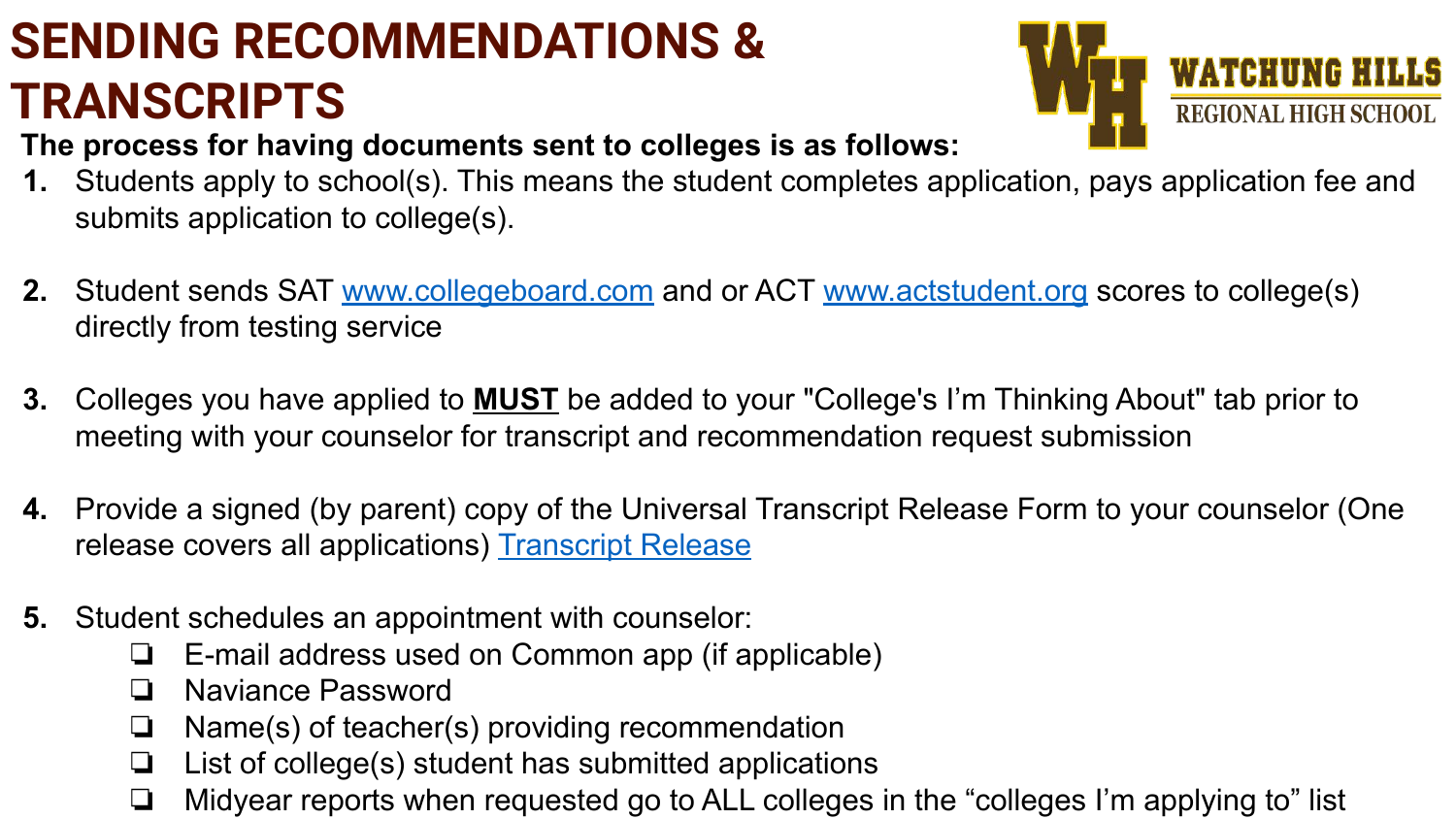### **SENDING RECOMMENDATIONS & TRANSCRIPTS 2021-2022 Application Deadlines**

Students do **NOT** need to add anything to the "Colleges I'm Applying To" section in Naviance. All requests are added by or with counselor.

WHRHS uses Naviance there is no need to add Recommenders" in the Common Application

 **\*\*DO NOT ADD COUNSELORS OR TEACHERS IN THE COMMON APPLICATION RECOMMENDERS SECTION\*\***

| <b>College Application</b><br><b>Deadlines</b> | <b>WHRHS Application</b><br><b>Deadlines</b> |  |
|------------------------------------------------|----------------------------------------------|--|
| November 1, 2021                               | October 7, 2021                              |  |
| November 15, 2021                              | October 22, 2021                             |  |
| December 1, 2021                               | November 09, 2021                            |  |
| December 15, 2021                              | November 22, 2021                            |  |
| January 1, 2022                                | December 1, 2021                             |  |
| January 15, 2022                               | December 17, 2021                            |  |

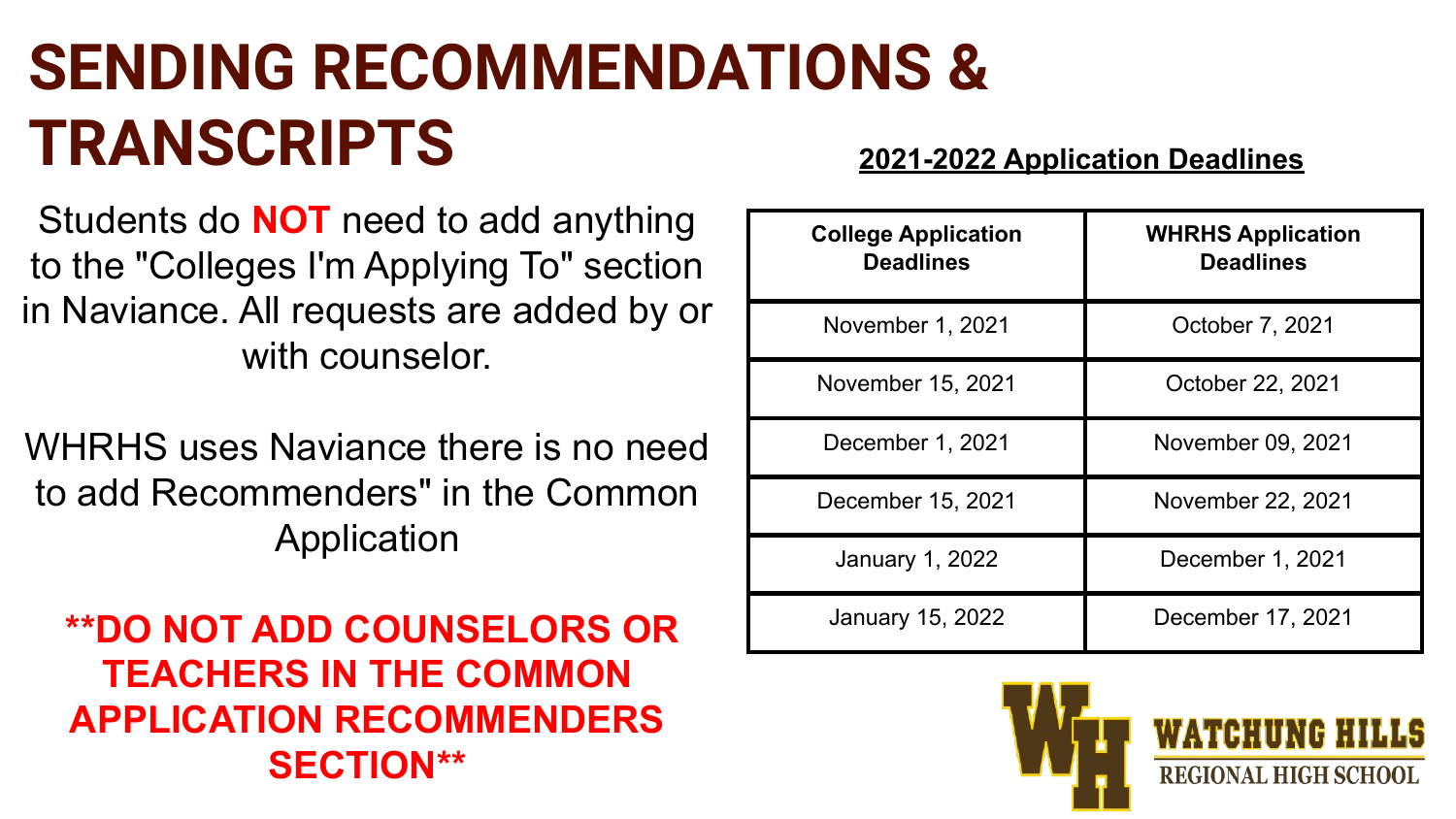### **FINANCIAL AID AND SCHOLARSHIPS**

- Attend Financial Aid Night: September 27th @ 7:00pm
- FAFSA form – [www.fafsa.ed.gov](http://www.fafsa.ed.gov)
- ❏ HESAA <https://www.hesaa.org/Pages/Default.aspx>
- FAFSA4caster: <https://fafsa.ed.gov/spa/fafsa4c/#/landing>and Net Price Calculators
- ❏ Helpful tools [http://www.collegeboard.com/parents/pay/ and](https://studentaid.gov/) [www.studentaid.ed.gov](https://studentaid.gov/)
- ❏ Scholarship search engine – [www.fastweb.com](http://www.fastweb.com), [Unigo](https://www.unigo.com/scholarships/our-scholarships), [Cappex](https://www.cappex.com/scholarships), [Niche](https://www.niche.com/colleges/scholarships/)
- ❏ CSS/Financial Aid Profile –<https://profileonline.collegeboard.com/index.jsp>
- ❏ NCAA Eligibility Center <https://web3.ncaa.org/ecwr3/>

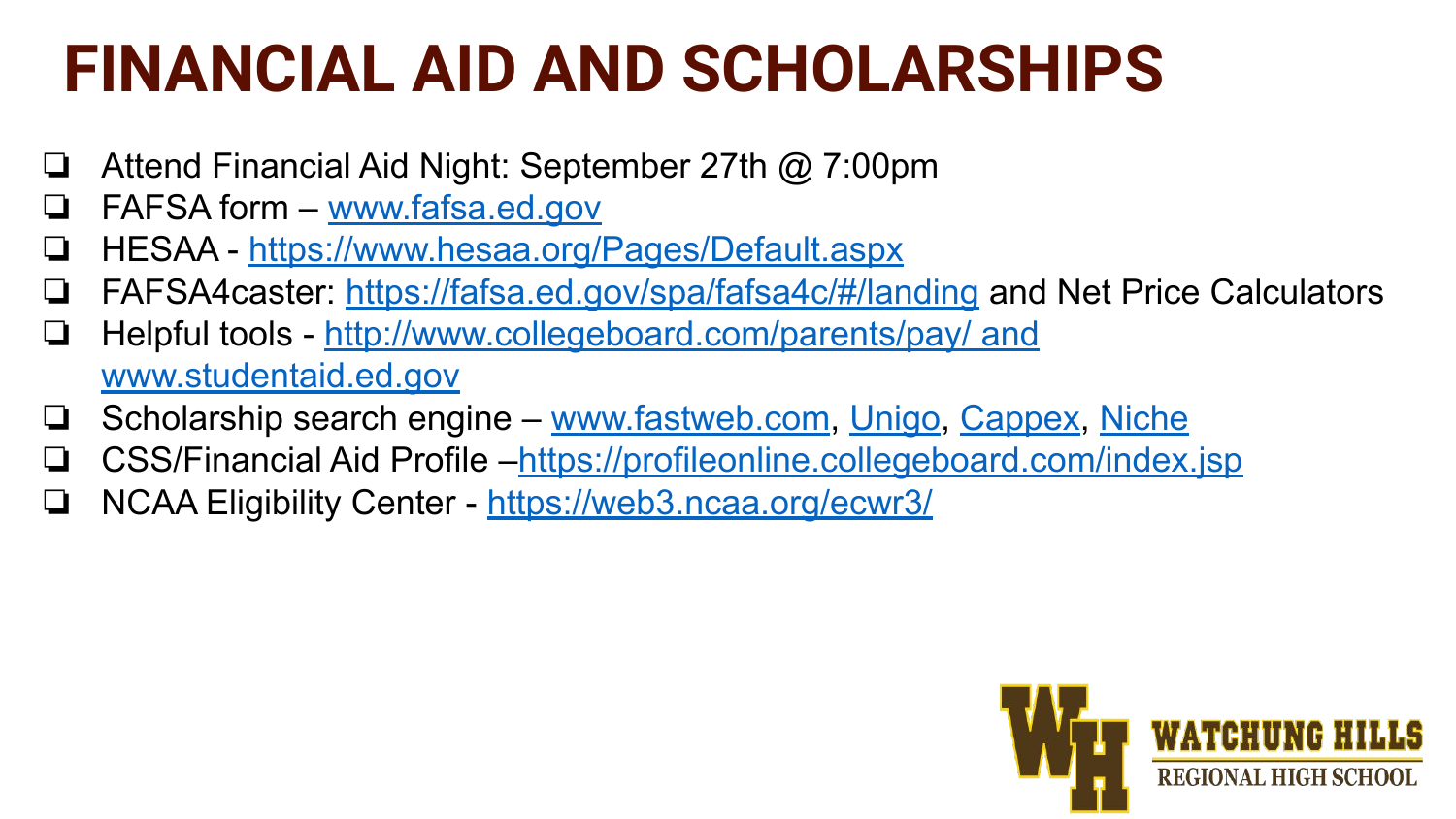### **ADDITIONAL RESOURCES AND LINKS**

- ❏ WHRHS School Counseling Dept. College Information <https://www.whrhs.org/guidance/college-information>
- ❏ NAVIANCE <https://student.naviance.com/whrhs>
- ❏ NCAA Eligibility Center [http://web1.ncaa.org/ECWR2/NCAA\\_EMS/NCAA.jsp](http://web1.ncaa.org/ECWR2/NCAA_EMS/NCAA.jsp)
- ❏ CollegeBoard Big Future -<https://bigfuture.collegeboard.org/>
- ❏ Niche <https://www.niche.com/colleges/search/best-colleges/>
- ❏ Fair Test -<https://www.fairtest.org/>
- ❏ Common App - [https://www.commonapp.org/](https://www.commonapp.org/coronavirus)
- ❏ Alternatives to Traditional College [https://www.collegiateparent.com/high-school/alternatives-to-traditional-coll](https://www.collegiateparent.com/high-school/alternatives-to-traditional-college/) [ege/](https://www.collegiateparent.com/high-school/alternatives-to-traditional-college/)